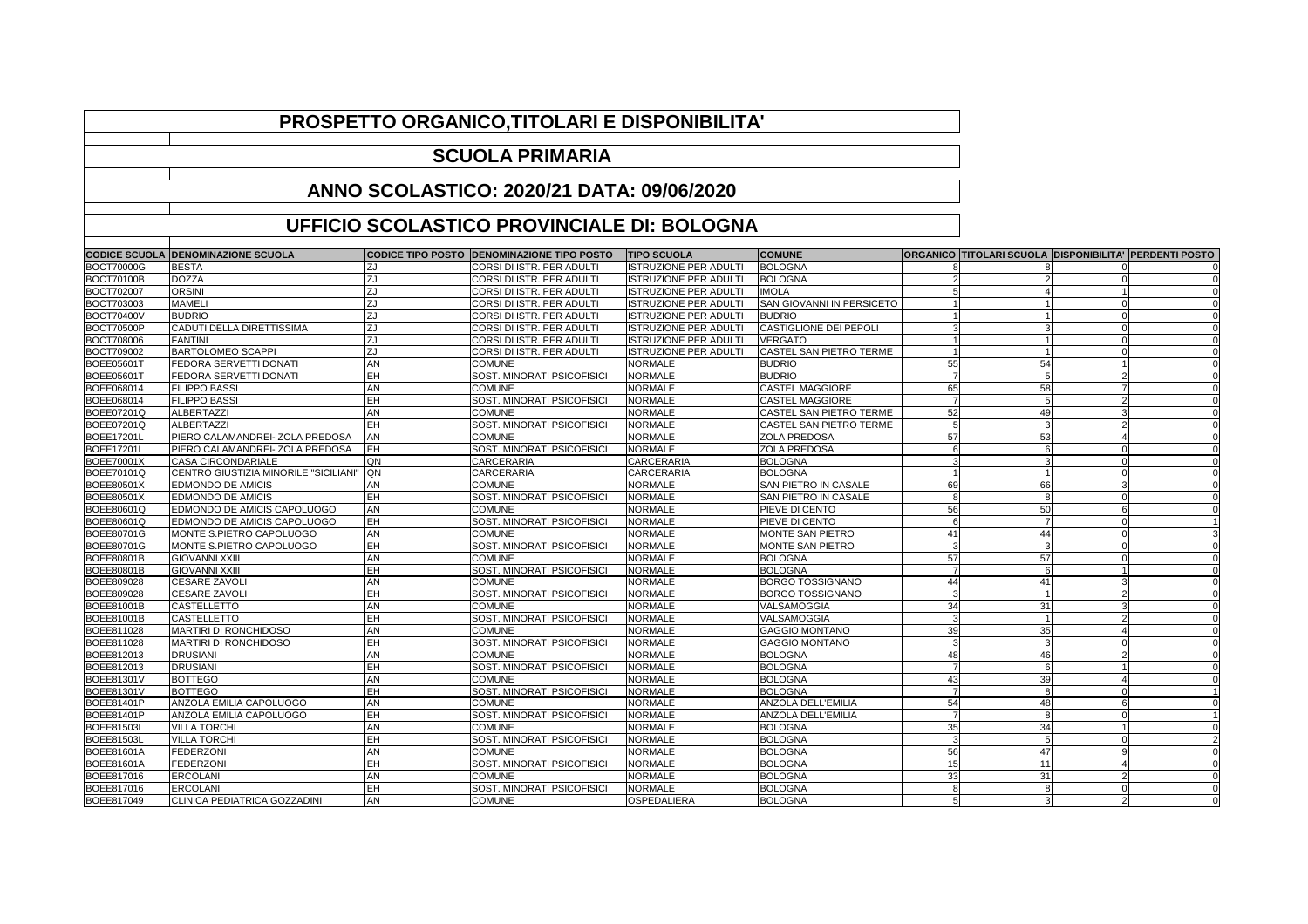|                   | <b>CODICE SCUOLA DENOMINAZIONE SCUOLA</b> |           | CODICE TIPO POSTO DENOMINAZIONE TIPO POSTO | <b>TIPO SCUOLA</b> | <b>COMUNE</b>                 |                |                 | ORGANICO TITOLARI SCUOLA DISPONIBILITA' PERDENTI POSTO |
|-------------------|-------------------------------------------|-----------|--------------------------------------------|--------------------|-------------------------------|----------------|-----------------|--------------------------------------------------------|
| BOEE818012        | <b>LIVIO TEMPESTA</b>                     | AN        | <b>COMUNE</b>                              | <b>NORMALE</b>     | <b>BOLOGNA</b>                |                |                 |                                                        |
| BOEE818012        | <b>LIVIO TEMPESTA</b>                     | EΗ        | <b>SOST. MINORATI PSICOFISICI</b>          | <b>NORMALE</b>     | <b>BOLOGNA</b>                |                |                 |                                                        |
| <b>BOEE81901T</b> | <b>PADULLE</b>                            | AN        | <b>COMUNE</b>                              | <b>NORMALE</b>     | SALA BOLOGNESE                | $\Delta\Delta$ |                 |                                                        |
| <b>BOEE81901T</b> | <b>PADULLE</b>                            | EH        | <b>SOST. MINORATI PSICOFISIC</b>           | <b>NORMALE</b>     | SALA BOLOGNESE                |                |                 |                                                        |
| BOEE820012        | <b>GIANNI RODARI</b>                      | AN        | <b>COMUNE</b>                              | <b>NORMALE</b>     | <b>CALDERARA DI RENO</b>      | 56             |                 |                                                        |
| BOEE820012        | <b>GIANNI RODARI</b>                      | EΗ        | SOST. MINORATI PSICOFISICI                 | <b>NORMALE</b>     | CALDERARA DI RENO             |                |                 |                                                        |
| <b>BOEE82101T</b> | RENATA VIGANO                             | AN        | <b>COMUNE</b>                              | <b>NORMALE</b>     | CASALECCHIO DI RENO           |                |                 |                                                        |
| <b>BOEE82101T</b> | <b>RENATA VIGANO</b>                      | EH        | <b>SOST. MINORATI PSICOFISICI</b>          | <b>NORMALE</b>     | CASALECCHIO DI RENO           |                |                 |                                                        |
| <b>BOEE82201N</b> | LEVI                                      | AN        | <b>COMUNE</b>                              | <b>NORMALE</b>     | <b>CASTEL MAGGIORE</b>        |                |                 |                                                        |
| <b>BOEE82201N</b> | <b>LEVI</b>                               | EH        | <b>SOST. MINORATI PSICOFISICI</b>          | <b>NORMALE</b>     | <b>CASTEL MAGGIORE</b>        |                |                 |                                                        |
| BOEE824019        | F.BARACCA CASTIGLIONE PEPOLI EE           | AN        | <b>COMUNE</b>                              | <b>NORMALE</b>     | <b>CASTIGLIONE DEI PEPOLI</b> |                | 39              |                                                        |
| BOEE824019        | F.BARACCA CASTIGLIONE PEPOLI EE           | <b>EH</b> | SOST. MINORATI PSICOFISICI                 | <b>NORMALE</b>     | <b>CASTIGLIONE DEI PEPOLI</b> |                |                 |                                                        |
| BOEE825015        | <b>ALTEDO</b>                             | AN        | <b>COMUNE</b>                              | <b>NORMALE</b>     | <b>MALALBERGO</b>             | 64             | 59              |                                                        |
| BOEE825015        | <b>ALTEDO</b>                             | EH        | SOST. MINORATI PSICOFISICI                 | <b>NORMALE</b>     | MALALBERGO                    |                |                 |                                                        |
| BOEE826011        | <b>ANNA FRANK</b>                         | AN        | <b>COMUNE</b>                              | <b>NORMALE</b>     | <b>GRANAROLO DELL'EMILIA</b>  |                |                 |                                                        |
| BOEE826011        | <b>ANNA FRANK</b>                         | EH        | SOST. MINORATI PSICOFISICI                 | <b>NORMALE</b>     | <b>GRANAROLO DELL'EMILIA</b>  |                |                 |                                                        |
| <b>BOEE82701R</b> | <b>RITA BONFIGLIOLI - MINERBIO</b>        | AN        | <b>COMUNE</b>                              | <b>NORMALE</b>     | <b>MINERBIO</b>               | 40             |                 |                                                        |
| <b>BOEE82701R</b> | <b>RITA BONFIGLIOLI - MINERBIO</b>        | EH        | <b>SOST. MINORATI PSICOFISICI</b>          | <b>NORMALE</b>     | <b>MINERBIO</b>               |                |                 |                                                        |
| <b>BOEE82801L</b> | <b>BRUNO CIARI CAPOLUOGO</b>              | AN        | <b>COMUNE</b>                              | <b>NORMALE</b>     | <b>OZZANO DELL'EMILIA</b>     | 54             |                 |                                                        |
| <b>BOEE82801L</b> | <b>BRUNO CIARI CAPOLUOGO</b>              | ΞH        | <b>SOST. MINORATI PSICOFISICI</b>          | <b>NORMALE</b>     | <b>OZZANO DELL'EMILIA</b>     |                |                 |                                                        |
| <b>BOEE82901C</b> | <b>RITA LEVI MONTALCINI</b>               | AN        | <b>COMUNE</b>                              | <b>NORMALE</b>     | <b>PIANORO</b>                | 25             |                 |                                                        |
| <b>BOEE82901C</b> | <b>RITA LEVI MONTALCINI</b>               | EH        | <b>SOST. MINORATI PSICOFISICI</b>          | <b>NORMALE</b>     | <b>PIANORO</b>                |                |                 |                                                        |
| <b>BOEE83001L</b> | <b>DIANA SABBI</b>                        | AN        | <b>COMUNE</b>                              | <b>NORMALE</b>     | <b>PIANORO</b>                |                |                 |                                                        |
| <b>BOEE83001L</b> | <b>DIANA SABBI</b>                        | EΗ        | SOST. MINORATI PSICOFISICI                 | <b>NORMALE</b>     | <b>PIANORO</b>                |                |                 |                                                        |
| BOEE832018        | PRIMARIA"D. FORNASINI" PORRETTA           | AN        | <b>COMUNE</b>                              | <b>NORMALE</b>     | <b>ALTO RENO TERME</b>        | 33             | -31             |                                                        |
| BOEE832018        | PRIMARIA"D. FORNASINI" PORRETTA           | EH        | SOST. MINORATI PSICOFISICI                 | <b>NORMALE</b>     | <b>ALTO RENO TERME</b>        |                |                 |                                                        |
| BOEE832018        | PRIMARIA"D. FORNASINI" PORRETTA           |           | LINGUA INGLESE                             | <b>NORMALE</b>     | <b>ALTO RENO TERME</b>        |                |                 |                                                        |
| BOEE833014        | <b>PAOLO BORSELLINO</b>                   | AN        | <b>COMUNE</b>                              | <b>NORMALE</b>     | ARGELATO                      |                |                 |                                                        |
| BOEE833014        | PAOLO BORSELLINO                          | EH        | SOST. MINORATI PSICOFISICI                 | <b>NORMALE</b>     | ARGELATO                      |                |                 |                                                        |
| <b>BOEE83401X</b> | SAN GIORGIO DI PIANO CAPOLUOGO            | <b>AN</b> | <b>COMUNE</b>                              | <b>NORMALE</b>     | SAN GIORGIO DI PIANO          | 63             | 60              |                                                        |
| <b>BOEE83401X</b> | <b>SAN GIORGIO DI PIANO CAPOLUOGO</b>     | EH        | SOST. MINORATI PSICOFISICI                 | <b>NORMALE</b>     | SAN GIORGIO DI PIANO          |                |                 |                                                        |
| <b>BOEE83501Q</b> | "G. MARCONI" - BORGONUOVO                 | AN        | <b>COMUNE</b>                              | <b>NORMALE</b>     | <b>SASSO MARCONI</b>          | 16             |                 |                                                        |
| <b>BOEE83501Q</b> | "G. MARCONI" - BORGONUOVO                 | EH        | <b>SOST. MINORATI PSICOFISICI</b>          | <b>NORMALE</b>     | <b>SASSO MARCONI</b>          |                |                 |                                                        |
| <b>BOEE83601G</b> | SASSO MARCONI - CAPOLUOGO                 | AN        | <b>COMUNE</b>                              | <b>NORMALE</b>     | <b>SASSO MARCONI</b>          | 36             | 38 <sup>l</sup> |                                                        |
| <b>BOEE83601G</b> | <b>SASSO MARCONI - CAPOLUOGO</b>          | <b>EH</b> | SOST. MINORATI PSICOFISICI                 | <b>NORMALE</b>     | <b>SASSO MARCONI</b>          |                |                 |                                                        |
| BOEE838039        | <b>GIOVANNI MARIA BERTIN</b>              | AN        | <b>COMUNE</b>                              | <b>NORMALE</b>     | <b>MONZUNO</b>                | 30             | 27              |                                                        |
| BOEE838039        | <b>GIOVANNI MARIA BERTIN</b>              | <b>EH</b> | SOST. MINORATI PSICOFISICI                 | <b>NORMALE</b>     | <b>MONZUNO</b>                |                |                 |                                                        |
| BOEE839013        | <b>BAMBINI DEL '44</b>                    | AN        | <b>COMUNE</b>                              | <b>NORMALE</b>     | <b>MARZABOTTO</b>             | 19             | 18              |                                                        |
| BOEE839013        | <b>BAMBINI DEL '44</b>                    | EΗ        | SOST. MINORATI PSICOFISICI                 | <b>NORMALE</b>     | <b>MARZABOTTO</b>             |                |                 |                                                        |
| <b>BOEE840017</b> | XXV APRILE 1945                           | AN        | <b>COMUNE</b>                              | <b>NORMALE</b>     | <b>VERGATO</b>                | 48             | 39              |                                                        |
| BOEE840017        | XXV APRILE 1945                           | EH        | <b>SOST. MINORATI PSICOFISICI</b>          | <b>NORMALE</b>     | <b>VERGATO</b>                |                |                 |                                                        |
| <b>BOEE84201V</b> | PRIMARIA SANTE ZENNARO                    | AN        | <b>COMUNE</b>                              | <b>NORMALE</b>     | <b>IMOLA</b>                  | 48             |                 |                                                        |
| <b>BOEE84201V</b> | PRIMARIA SANTE ZENNARO                    | EH        | SOST. MINORATI PSICOFISICI                 | <b>NORMALE</b>     | <b>IMOLA</b>                  |                |                 |                                                        |
| <b>BOEE84301P</b> | PRIMARIA GUGLIELMO MARCONI                | AN        | <b>COMUNE</b>                              | <b>NORMALE</b>     | <b>IMOLA</b>                  | 46             |                 |                                                        |
| <b>BOEE84301P</b> | PRIMARIA GUGLIELMO MARCONI                | <b>EH</b> | <b>SOST. MINORATI PSICOFISICI</b>          | <b>NORMALE</b>     | <b>IMOLA</b>                  |                | 10              |                                                        |
| <b>BOEE84402G</b> | G. PASCOLI - DOZZA                        | AN        | <b>COMUNE</b>                              | <b>NORMALE</b>     | <b>DOZZA</b>                  | 41             | 38              |                                                        |
| <b>BOEE84402G</b> | G. PASCOLI - DOZZA                        | EΗ        | SOST. MINORATI PSICOFISICI                 | <b>NORMALE</b>     | <b>DOZZA</b>                  |                |                 |                                                        |
| <b>BOEE846027</b> | <b>PRIMARIA PELLONI TABANELLI</b>         | AN        | <b>COMUNE</b>                              | <b>NORMALE</b>     | <b>IMOLA</b>                  | 46             |                 |                                                        |
| <b>BOEE846027</b> | PRIMARIA PELLONI TABANELLI                | <b>EH</b> | <b>SOST. MINORATI PSICOFISICI</b>          | <b>NORMALE</b>     | <b>IMOLA</b>                  |                |                 |                                                        |
| BOEE847012        | <b>CAPPUCCINI</b>                         | AN        | <b>COMUNE</b>                              | <b>NORMALE</b>     | <b>IMOLA</b>                  | 46             |                 |                                                        |
| BOEE847012        | <b>CAPPUCCINI</b>                         | EH        | <b>SOST. MINORATI PSICOFISICI</b>          | <b>NORMALE</b>     | <b>IMOLA</b>                  |                |                 |                                                        |
| <b>BOEE84801T</b> | <b>ANTONELLA E VINCENZO DIODATO</b>       | <b>AN</b> | <b>COMUNE</b>                              | <b>NORMALE</b>     | <b>MONTERENZIO</b>            | 18             | 15              |                                                        |
| <b>BOEE84801T</b> | ANTONELLA E VINCENZO DIODATO              | EH.       | <b>SOST. MINORATI PSICOFISICI</b>          | NORMALE            | <b>MONTERENZIO</b>            |                |                 |                                                        |
| <b>BOEE85105T</b> | <b>XXI APRILE</b>                         | <b>AN</b> | <b>COMUNE</b>                              | <b>NORMALE</b>     | <b>BOLOGNA</b>                | 72             | 70              |                                                        |
| <b>BOEE85105T</b> | <b>XXI APRILE</b>                         | EH        | <b>SOST. MINORATI PSICOFISICI</b>          | <b>NORMALE</b>     | <b>BOLOGNA</b>                | 10             | 11              |                                                        |
| <b>BOEE85201D</b> | <b>RAFFAELLO SANZIO</b>                   | AN        | <b>COMUNE</b>                              | <b>NORMALE</b>     | <b>BOLOGNA</b>                | 50             | 46              |                                                        |
| <b>BOEE85201D</b> | RAFFAELLO SANZIO                          | EH.       | SOST. MINORATI PSICOFISICI                 | <b>NORMALE</b>     | <b>BOLOGNA</b>                | 10             | -Q              |                                                        |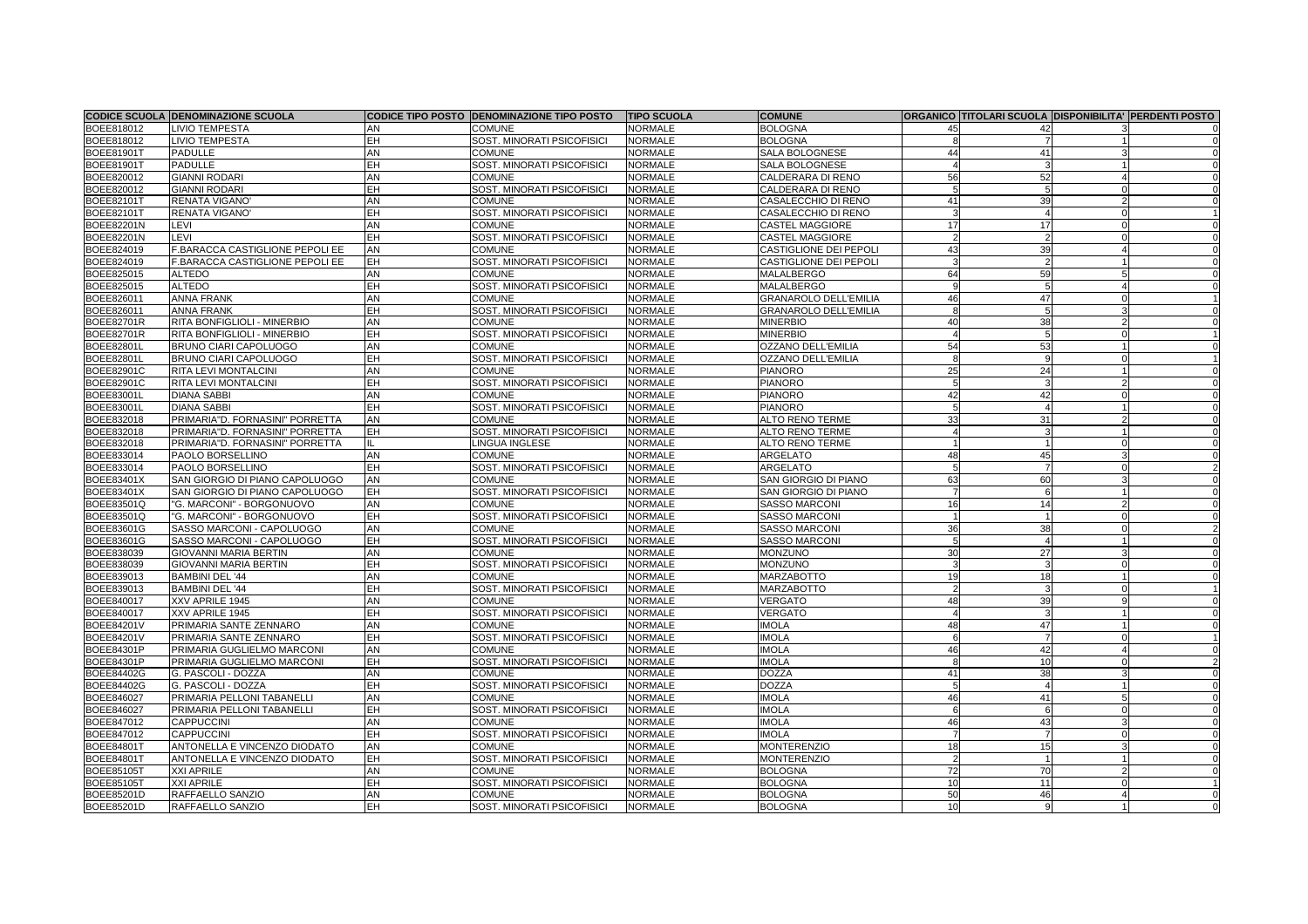|                   | <b>CODICE SCUOLA DENOMINAZIONE SCUOLA</b> |           | CODICE TIPO POSTO DENOMINAZIONE TIPO POSTO | <b>TIPO SCUOLA</b> | <b>COMUNE</b>             |                 |    | ORGANICO TITOLARI SCUOLA DISPONIBILITA' PERDENTI POSTO |
|-------------------|-------------------------------------------|-----------|--------------------------------------------|--------------------|---------------------------|-----------------|----|--------------------------------------------------------|
| BOEE853019        | <b>GUALANDI</b>                           | AN        | <b>COMUNE</b>                              | <b>NORMALE</b>     | <b>BOLOGNA</b>            |                 |    |                                                        |
| BOEE853019        | <b>GUALANDI</b>                           | EH        | SOST. MINORATI PSICOFISICI                 | <b>NORMALE</b>     | <b>BOLOGNA</b>            |                 |    |                                                        |
| <b>BOEE854015</b> | <b>DON G. MINZONI</b>                     | AN        | <b>COMUNE</b>                              | <b>NORMALE</b>     | <b>BOLOGNA</b>            | 61              | 60 |                                                        |
| <b>BOEE854015</b> | <b>DON G. MINZONI</b>                     | EH        | <b>SOST. MINORATI PSICOFISICI</b>          | <b>NORMALE</b>     | <b>BOLOGNA</b>            | 12              | 15 |                                                        |
| <b>BOEE855011</b> | <b>VISCARDI</b>                           | AN        | <b>COMUNE</b>                              | <b>NORMALE</b>     | <b>BOLOGNA</b>            | 53              | 50 |                                                        |
| BOEE855011        | <b>VISCARDI</b>                           | EH        | <b>SOST. MINORATI PSICOFISICI</b>          | <b>NORMALE</b>     | <b>BOLOGNA</b>            |                 |    |                                                        |
| <b>BOEE85601R</b> | <b>BIANCA BIZZI</b>                       | AN        | <b>COMUNE</b>                              | <b>NORMALE</b>     | <b>IMOLA</b>              | 42              |    |                                                        |
| <b>BOEE85601R</b> | <b>BIANCA BIZZI</b>                       | EH        | <b>SOST. MINORATI PSICOFISICI</b>          | <b>NORMALE</b>     | <b>IMOLA</b>              |                 |    |                                                        |
| <b>BOEE85701L</b> | <b>SEVERINO FERRARI</b>                   | AN        | <b>COMUNE</b>                              | <b>NORMALE</b>     | <b>BOLOGNA</b>            | 40              | 38 |                                                        |
| <b>BOEE85701L</b> | <b>SEVERINO FERRARI</b>                   | EH        | <b>SOST. MINORATI PSICOFISICI</b>          | <b>NORMALE</b>     | <b>BOLOGNA</b>            |                 |    |                                                        |
| <b>BOEE85701L</b> | <b>SEVERINO FERRARI</b>                   | HN        | CON METODO MONTESSORI                      | <b>NORMALE</b>     | <b>BOLOGNA</b>            |                 |    |                                                        |
| <b>BOEE85801C</b> | <b>MAZZINI</b>                            | AN        | <b>COMUNE</b>                              | <b>NORMALE</b>     | <b>BOLOGNA</b>            | 87              | 85 |                                                        |
| <b>BOEE85801C</b> | <b>MAZZINI</b>                            | EH        | <b>SOST. MINORATI PSICOFISICI</b>          | <b>NORMALE</b>     | <b>BOLOGNA</b>            | 14              |    |                                                        |
| BOEE859018        | SERRAZANETTI CAPOLUOGO                    | AN        | <b>COMUNE</b>                              | <b>NORMALE</b>     | SANT'AGATA BOLOGNESE      | 32              |    |                                                        |
| BOEE859018        | SERRAZANETTI CAPOLUOGO                    | EH        | <b>SOST. MINORATI PSICOFISICI</b>          | <b>NORMALE</b>     | SANT'AGATA BOLOGNESE      |                 |    |                                                        |
| BOEE86001C        | G. LODI                                   | AN        | <b>COMUNE</b>                              | <b>NORMALE</b>     | CREVALCORE                | 54              |    |                                                        |
| BOEE86001C        | G. LODI                                   | EΗ        | SOST. MINORATI PSICOFISICI                 | <b>NORMALE</b>     | CREVALCORE                |                 |    |                                                        |
| <b>BOEE862014</b> | <b>BAMBINI DI SARAJEVO</b>                | AN        | <b>COMUNE</b>                              | <b>NORMALE</b>     | VALSAMOGGIA               | 49              |    |                                                        |
| BOEE862014        | <b>BAMBINI DI SARAJEVO</b>                | EΗ        | <b>SOST. MINORATI PSICOFISICI</b>          | <b>NORMALE</b>     | VALSAMOGGIA               |                 |    |                                                        |
| <b>BOEE86301X</b> | <b>BAZZANO CAPOLUOGO</b>                  | AN        | <b>COMUNE</b>                              | <b>NORMALE</b>     | VALSAMOGGIA               | 59              |    |                                                        |
| <b>BOEE86301X</b> | <b>BAZZANO CAPOLUOGO</b>                  | EΗ        | <b>SOST. MINORATI PSICOFISICI</b>          | <b>NORMALE</b>     | VALSAMOGGIA               |                 |    |                                                        |
| <b>BOEE86401Q</b> | <b>PONTE RONCA</b>                        | AN        | <b>COMUNE</b>                              | <b>NORMALE</b>     | ZOLA PREDOSA              | 22              | 21 |                                                        |
| <b>BOEE86401Q</b> | PONTE RONCA                               | EH        | <b>SOST. MINORATI PSICOFISICI</b>          | <b>NORMALE</b>     | <b>ZOLA PREDOSA</b>       |                 |    |                                                        |
| <b>BOEE86501G</b> | <b>GUSTAVO SEROTTI</b>                    | AN        | <b>COMUNE</b>                              | <b>NORMALE</b>     | CASTEL SAN PIETRO TERME   | 18              |    |                                                        |
| <b>BOEE86501G</b> | <b>GUSTAVO SEROTTI</b>                    | EH        | <b>SOST. MINORATI PSICOFISICI</b>          | <b>NORMALE</b>     | CASTEL SAN PIETRO TERME   |                 |    |                                                        |
| <b>BOEE86601B</b> | <b>GUGLIELMO MARCONI</b>                  | AN        | <b>COMUNE</b>                              | <b>NORMALE</b>     | <b>CASTENASO</b>          | 61              | 58 |                                                        |
| <b>BOEE86601B</b> | <b>GUGLIELMO MARCONI</b>                  | EH        | <b>SOST. MINORATI PSICOFISICI</b>          | <b>NORMALE</b>     | <b>CASTENASO</b>          |                 |    |                                                        |
| <b>BOEE867017</b> | E. VANNINI                                | AN        | <b>COMUNE</b>                              | <b>NORMALE</b>     | <b>MEDICINA</b>           | 65              | 58 |                                                        |
| BOEE867017        | E. VANNINI                                | EH        | <b>SOST. MINORATI PSICOFISICI</b>          | <b>NORMALE</b>     | <b>MEDICINA</b>           | 12              |    |                                                        |
| BOEE868013        | MOLINELLA CAPOLUOGO PRIMARIA              | <b>AN</b> | <b>COMUNE</b>                              | <b>NORMALE</b>     | <b>MOLINELLA</b>          | 55              |    |                                                        |
| BOEE868013        | MOLINELLA CAPOLUOGO PRIMARIA              | EH        | <b>SOST. MINORATI PSICOFISICI</b>          | <b>NORMALE</b>     | <b>MOLINELLA</b>          |                 |    |                                                        |
| <b>BOEE86901V</b> | <b>MEZZOLARA</b>                          | AN        | <b>COMUNE</b>                              | <b>NORMALE</b>     | <b>BUDRIO</b>             | 21              |    |                                                        |
| <b>BOEE86901V</b> | <b>MEZZOLARA</b>                          | EΗ        | SOST. MINORATI PSICOFISICI                 | <b>NORMALE</b>     | <b>BUDRIO</b>             |                 |    |                                                        |
| BOEE870013        | UBALDO E GAETANO GANDOLFI                 | AN        | <b>COMUNE</b>                              | <b>NORMALE</b>     | SAN GIOVANNI IN PERSICETO | 80              | 74 |                                                        |
| BOEE870013        | UBALDO E GAETANO GANDOLFI                 | EH        | SOST. MINORATI PSICOFISICI                 | <b>NORMALE</b>     | SAN GIOVANNI IN PERSICETO | -81             |    |                                                        |
| <b>BOEE87101V</b> | M. GARAGNANI-R. ROMAGNOLI                 | AN        | <b>COMUNE</b>                              | <b>NORMALE</b>     | SAN GIOVANNI IN PERSICETO | 36              | 35 |                                                        |
| <b>BOEE87101V</b> | M. GARAGNANI-R. ROMAGNOLI                 | <b>EH</b> | <b>SOST. MINORATI PSICOFISICI</b>          | <b>NORMALE</b>     | SAN GIOVANNI IN PERSICETO |                 |    |                                                        |
| <b>BOEE87101V</b> | M. GARAGNANI-R. ROMAGNOLI                 |           | LINGUA INGLESE                             | <b>NORMALE</b>     | SAN GIOVANNI IN PERSICETO |                 |    |                                                        |
| <b>BOEE87201P</b> | <b>CASARALTA</b>                          | <b>AN</b> | <b>COMUNE</b>                              | <b>NORMALE</b>     | <b>BOLOGNA</b>            | 63              | 59 |                                                        |
| <b>BOEE87201P</b> | <b>CASARALTA</b>                          | EH        | SOST. MINORATI PSICOFISICI                 | <b>NORMALE</b>     | <b>BOLOGNA</b>            | 10 <sup>1</sup> | 10 |                                                        |
| <b>BOEE87301E</b> | <b>ZAMBONI</b>                            | AN        | <b>COMUNE</b>                              | <b>NORMALE</b>     | <b>BOLOGNA</b>            | 48              | 46 |                                                        |
| <b>BOEE87301E</b> | <b>ZAMBONI</b>                            | EH        | <b>SOST. MINORATI PSICOFISICI</b>          | <b>NORMALE</b>     | <b>BOLOGNA</b>            |                 |    |                                                        |
| <b>BOEE87401A</b> | <b>BRUNO CIARI</b>                        | AN        | <b>COMUNE</b>                              | <b>NORMALE</b>     | CASALECCHIO DI RENO       | 51              |    |                                                        |
| <b>BOEE87401A</b> | <b>BRUNO CIARI</b>                        | EH        | <b>SOST. MINORATI PSICOFISICI</b>          | <b>NORMALE</b>     | CASALECCHIO DI RENO       |                 |    |                                                        |
| <b>BOEE875027</b> | <b>GIUSEPPE GARIBALDI</b>                 | AN        | <b>COMUNE</b>                              | <b>NORMALE</b>     | CASALECCHIO DI RENO       | 35              | 34 |                                                        |
| <b>BOEE875027</b> | <b>GIUSEPPE GARIBALDI</b>                 | EH        | <b>SOST. MINORATI PSICOFISICI</b>          | NORMALE            | CASALECCHIO DI RENO       |                 |    |                                                        |
| <b>BOEE875027</b> | <b>GIUSEPPE GARIBALDI</b>                 |           | LINGUA INGLESE                             | <b>NORMALE</b>     | CASALECCHIO DI RENO       |                 |    |                                                        |
| <b>BOEE876012</b> | <b>GUIDI</b>                              | AN        | <b>COMUNE</b>                              | <b>NORMALE</b>     | <b>BOLOGNA</b>            | 26              | 26 |                                                        |
| BOEE876012        | <b>GUIDI</b>                              | EH        | <b>SOST. MINORATI PSICOFISICI</b>          | <b>NORMALE</b>     | <b>BOLOGNA</b>            |                 |    |                                                        |
| <b>BOEE87701T</b> | <b>DE AMICIS</b>                          | AN        | <b>COMUNE</b>                              | <b>NORMALE</b>     | <b>BOLOGNA</b>            | 47              |    |                                                        |
| <b>BOEE87701T</b> | <b>DE AMICIS</b>                          | EΗ        | SOST. MINORATI PSICOFISICI                 | <b>NORMALE</b>     | <b>BOLOGNA</b>            |                 |    |                                                        |
| <b>BOEE87703X</b> | <b>OSPEDALE MAGGIORE</b>                  | AN        | <b>COMUNE</b>                              | OSPEDALIERA        | <b>BOLOGNA</b>            |                 |    |                                                        |
| <b>BOEE87801N</b> | <b>I.O.R PRIMARIA</b>                     | AN        | <b>COMUNE</b>                              | OSPEDALIERA        | <b>BOLOGNA</b>            |                 |    |                                                        |
| <b>BOEE87803Q</b> | <b>LONGHENA</b>                           | AN        | <b>COMUNE</b>                              | <b>NORMALE</b>     | <b>BOLOGNA</b>            | 59              |    |                                                        |
| <b>BOEE87803Q</b> | <b>LONGHENA</b>                           | EH        | SOST. MINORATI PSICOFISICI                 | <b>NORMALE</b>     | <b>BOLOGNA</b>            |                 |    |                                                        |
| <b>BOEE87901D</b> | <b>CARDUCCI</b>                           | AN        | <b>COMUNE</b>                              | <b>NORMALE</b>     | <b>BOLOGNA</b>            | 46              |    |                                                        |
| <b>BOEE87901D</b> | <b>CARDUCCI</b>                           | EH.       | SOST. MINORATI PSICOFISICI                 | <b>NORMALE</b>     | <b>BOLOGNA</b>            |                 |    |                                                        |